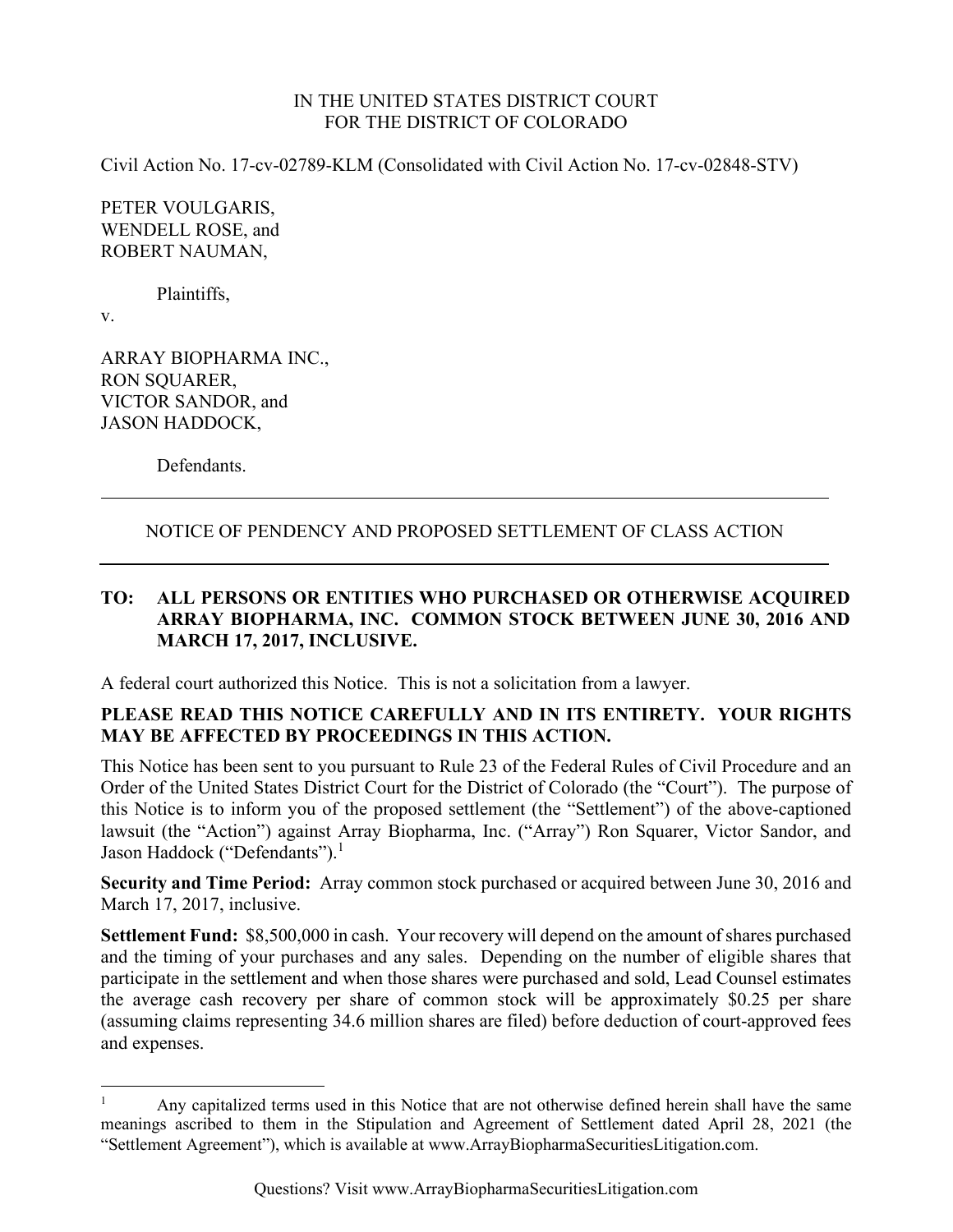**Reasons for Settlement:** Avoids the costs and risks associated with continued litigation, including the danger of no recovery for Class Members.

**If the Case Had Not Settled:** Continuing with the case could have resulted in loss at summary judgment, trial or appeal. The two sides disagree on both liability and the amount of money that could have been won if Plaintiffs prevailed at trial. The issues on which the parties disagree are many and include: (1) whether Defendants engaged in conduct that would give rise to any liability to the Class under the federal securities laws, or any other laws; (2) whether Defendants have valid defenses to any such claims of liability; (3) the method for determining whether Array common stock was artificially inflated, if at all, during the relevant period; (4) whether there was any inflation and the amount of any such alleged inflation; (5) the extent to which external factors or market factors influenced the trading price of Array common stock during the Class Period; (6) the extent that various facts alleged by Plaintiffs influenced the trading price of Array common stock during the Class Period; and (7) whether the facts alleged were material, false, misleading, or otherwise actionable under the securities laws.

**Attorneys' Fees and Expenses:** Lead Counsel has not received any payment for their work investigating the facts, conducting this litigation or negotiating the settlement on behalf of Plaintiffs and the Class. Lead Counsel will ask the Court for an award of one-third of the Settlement Fund, or \$2,833,333.33, as payment for attorneys' fees and reimbursement of out-of-pocket litigation expenses (not to exceed \$140,000.00). If the above amount is requested and approved by the Court, the average cost per share of common stock will be less than \$0.09.

#### **Deadlines:**

| Submit Claim:      | <b>August 17, 2021</b> |
|--------------------|------------------------|
| Request Exclusion: | <b>October 4, 2021</b> |
| File Objection:    | <b>October 4, 2021</b> |

#### **Court Hearing on Fairness of Settlement: October 29, 2021**

**More Information:** www.ArrayBiopharmaSecuritiesLitigation.com or

| <b>Settlement Administrator:</b>      | <b>Lead Counsel:</b>              |
|---------------------------------------|-----------------------------------|
| Array BioPharma Securities Litigation | Nicholas I. Porritt, Esq          |
| Settlement Administrator              | Levi & Korsinsky LLP              |
| <b>JND Legal Administrator</b>        | 1101 30th Street, N.W., Suite 115 |
| P.O. Box 91406                        | Washington, D.C. 20007            |
| Seattle, WA 98111                     | $n$ porritt@zlk.com               |

Your legal rights are affected whether you act or do not act. Read this Notice carefully.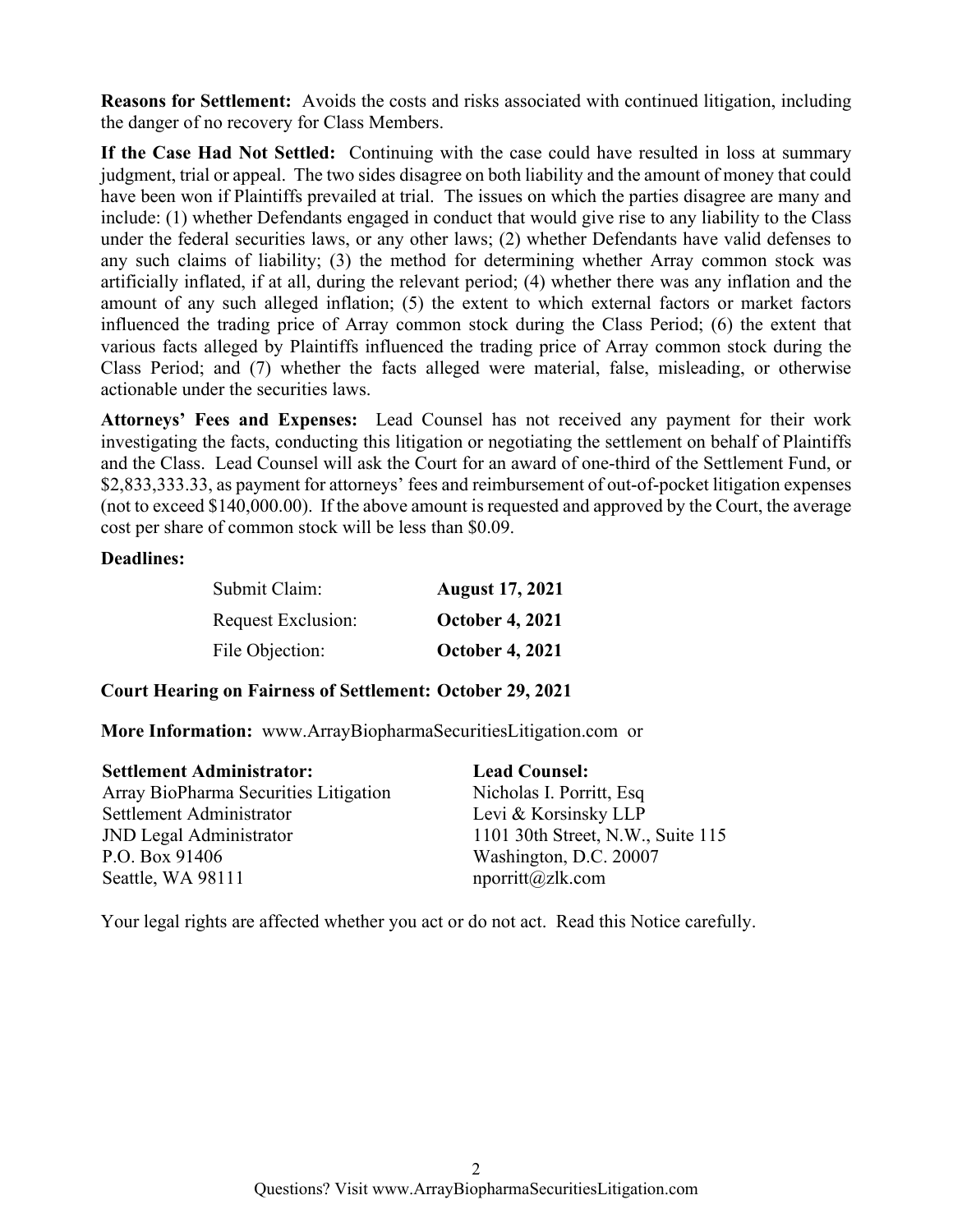| <b>YOUR LEGAL RIGHTS AND OPTIONS IN THIS SETTLEMENT:</b> |                                                                                                                                                                                                                                                                                                                                                                                                                                                                                                                                                                                       |  |  |  |
|----------------------------------------------------------|---------------------------------------------------------------------------------------------------------------------------------------------------------------------------------------------------------------------------------------------------------------------------------------------------------------------------------------------------------------------------------------------------------------------------------------------------------------------------------------------------------------------------------------------------------------------------------------|--|--|--|
| <b>SUBMIT A</b><br><b>CLAIM FORM</b>                     | If you are a Class Member and do not exclude yourself from the Class, the only<br>way to get a payment is to submit a claim form. You may submit a claim form<br>and still object to any aspect of the settlement, the request for an award of<br>attorneys' fees and expenses and/or the Plan of Allocation. If you submit a<br>claim form, you give up your right to participate in another lawsuit against the<br>Defendants for the legal claims in this case. See Answer to Question 12 for a<br>more detailed description of what you are giving up if you submit a claim form. |  |  |  |
| <b>EXCLUDE</b><br><b>YOURSELF</b>                        | Get no payment. This is the only option that allows you to participate in another<br>lawsuit against the Defendants relating to the legal claims in this case.                                                                                                                                                                                                                                                                                                                                                                                                                        |  |  |  |
| <b>OBJECT</b>                                            | If you are a Class Member and do not exclude yourself from the Class, you may<br>write to the Court if you do not like the settlement, the request for attorneys'<br>fees and expenses, or the Plan of Allocation. If you submit an objection to the<br>settlement, Plan of Allocation or the request for an award of attorneys' fees and<br>expenses and do not submit a claim form seeking payment from the settlement<br>proceeds, your objection may be rejected because you would no longer have an<br>interest in the settlement.                                               |  |  |  |
| <b>GO TO A</b><br><b>HEARING</b>                         | You may ask to speak in Court about the fairness of the settlement, the request<br>for attorneys' fees and expenses, or the Plan of Allocation.                                                                                                                                                                                                                                                                                                                                                                                                                                       |  |  |  |
| <b>DO NOTHING</b>                                        | If you do nothing, you will not receive any payments, will not be allowed to<br>object to the settlement, Plan of Allocation or Plaintiffs' counsel's request<br>for an award of attorneys' fees and expenses and will give up your right to<br>participate in another lawsuit against the Defendants for the legal claims<br>in this case. See Answer to Question 12 for a more detailed description of what<br>you are giving up if you do nothing.                                                                                                                                 |  |  |  |

These rights and options – *and the deadlines to exercise them* – are explained in this Notice.

The Court in charge of this case must decide whether to approve the settlement. Payments will be made if the Court approves the settlement and, if there are any appeals, after appeals are resolved. Please be patient.

# **BASIC INFORMATION**

# **1. Why Did I Get This Notice Package?**

You or someone in your family may have purchased or acquired the publicly traded common stock of Array BioPharma Inc. during the period of June 30, 2016 to March 17, 2017, inclusive.

The Court ordered that this Notice be sent to you because you have a right to know about a proposed settlement of a class action lawsuit, and your options, before the Court decides whether to approve the settlement. If the Court approves it and after any objections or appeals are resolved, the Settlement Administrator appointed by the Court will make the payments that the settlement allows.

This package explains the lawsuit, the settlement, your legal rights, what benefits are available, who is eligible for them, and how to get them.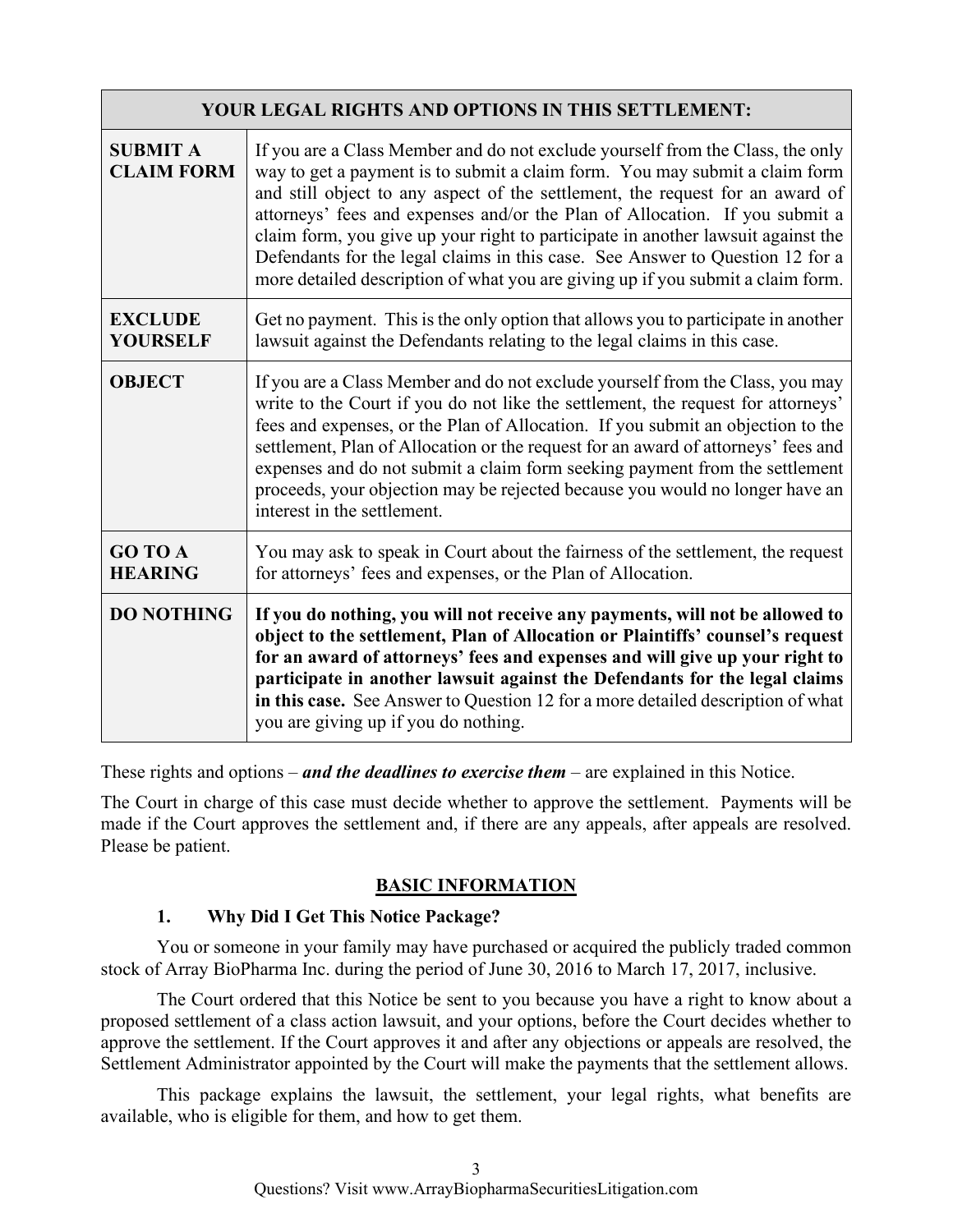The Court in charge of the case is the United States District Court for the District of Colorado, and the case is known as *Voulgaris, et al. v. Array BioPharma Inc. et al.,* Case No. 1:17-cv-02789- KLM. The people who sued are called the Plaintiffs, and the companies and the individuals they sued, Array BioPharma, Inc. ("Array"), Ron Squarer, Victor Sandor, and Jason Haddock, are called Defendants.

# **2. What is this Lawsuit About?**

Plaintiffs have filed this lawsuit alleging that Defendants intentionally or recklessly made false and materially misleading statements and omissions concerning the results of Array's Phase 3 clinical trial (referred to as the NEMO trial) for binimetinib. Plaintiffs further allege that these purportedly false and materially misleading statements and omissions induced Plaintiffs and other similarly situated shareholders to purchase shares of Array common stock at artificially inflated prices. When the truth was revealed, Plaintiffs alleged that the value of Array common stock declined significantly and, as a result, they and other members of the Class suffered damages.

Defendants have denied and continue to deny each and all of the claims and allegations of wrongdoing made by Plaintiffs in the Action and maintain furthermore that they have meritorious defenses. Defendants expressly have denied and continue to deny all charges of wrongdoing or liability against them arising out of any of the conduct, statements, acts or omissions alleged, or that could have been alleged, in the Action. Defendants also have denied and continue to deny, among other allegations, the allegations that the Plaintiffs or the Class have suffered any damage, that the price of Array common stock was artificially inflated by reasons of alleged misrepresentations, non-disclosures or otherwise, or that the Plaintiffs or the Class were harmed by the conduct alleged in the Action.

## **3. Why Is This a Class Action?**

In a class action, one or more people or entities called class representatives (in this case the court-appointed Plaintiff) sue on behalf of people who have similar claims. All these people are called a class or Class Members. One court resolves the issues for all the Class Members, except for those who exclude themselves from the Class. Judge Kristen L. Mix is in charge of this class action.

## **4. Why Is There a Settlement?**

The Court did not decide in favor of the Plaintiffs or Defendants. Instead, both sides agreed to a settlement with the assistance of an experienced mediator. The settlement allows both sides to avoid the risks and cost of lengthy and uncertain litigation and the uncertainty of a trial and appeals, and permits Class Members to be compensated without further delay. Plaintiffs and their attorneys think the settlement is best for all Class Members.

# **WHO GETS MONEY FROM THE SETTLEMENT**

 To see if you will get money from this settlement, you first have to determine if you are a Class Member.

# **5. How Do I Know if I Am A Part of the Settlement?**

 The Class includes all persons or entities who purchased or otherwise acquired Array common stock between June 30, 2016 and March 17, 2017, inclusive, *except those persons or entities that are excluded, as described below.* 

# **6. What Are the Exceptions to Being Included?**

You are not a Class Member if you are:

• A named Defendant;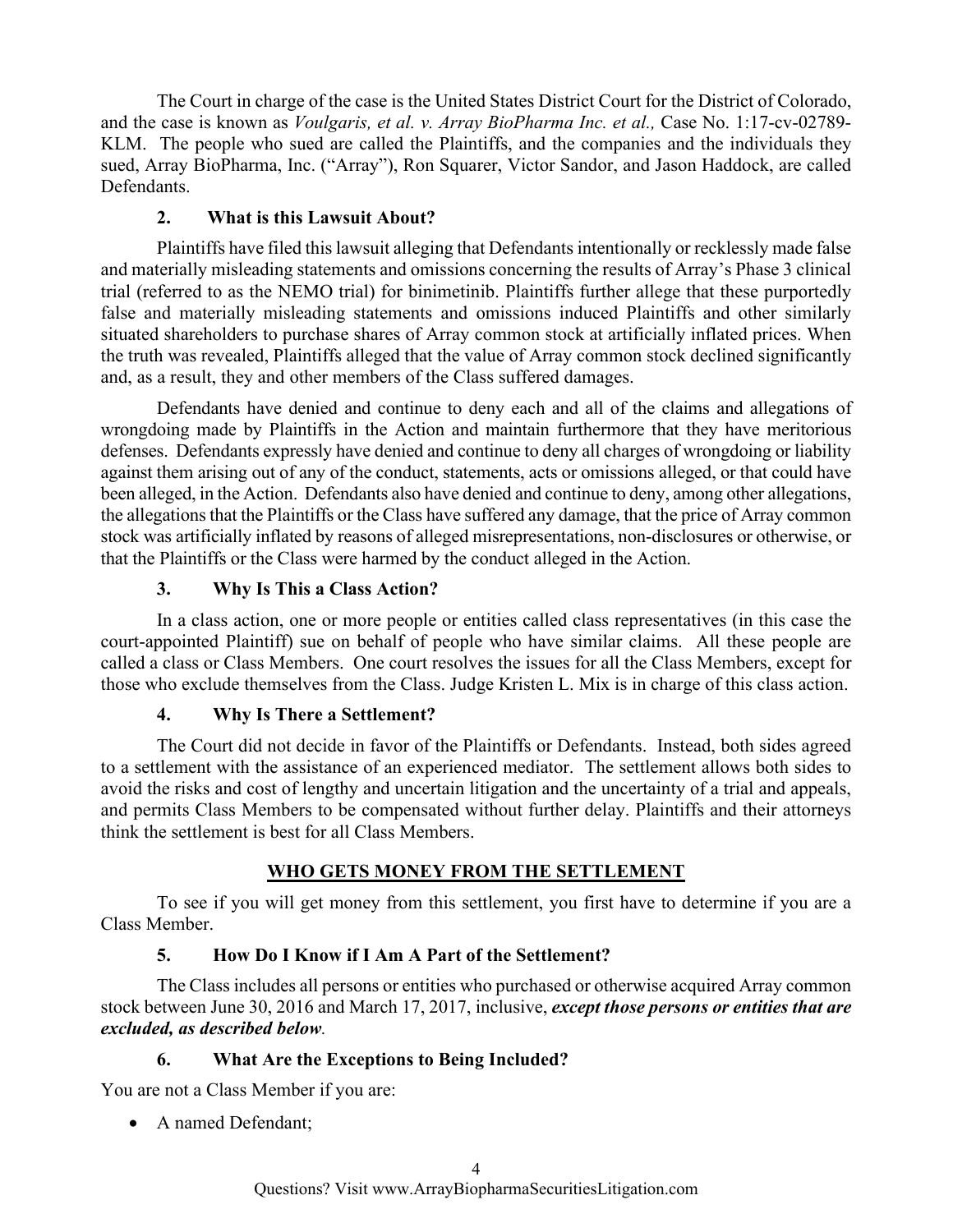- An officer or director of Array during the Class Period;
- A family member of an officer or director of Array during the Class period (including legal representatives, heirs, successors, or assigns); or
- Any entity in which a named Defendant has or had a controlling interest during the Class Period.

Also excluded from the Class are those Persons who timely and validly request exclusion from the Class pursuant to this Notice.

# **7. I'm Still Not Sure If I Am Included in the Class Action**

If you are still not sure whether you are included, you can ask for free help. You can contact the Settlement Administrator toll-free at 1-833-961-3966, or you can fill out and return the Claim Form enclosed with this Notice package, to see if you qualify.

# **THE SETTLEMENT BENEFITS – WHAT YOU GET**

## **8. What Does the Settlement Provide?**

 Defendants have agreed to pay or cause to be paid a total of \$8,500,000 in cash (the "Settlement Fund"). The Settlement Fund, plus interest earned from the date it is established, less costs, fees, and expenses (the "Net Cash Settlement Amount"), will be divided among all eligible Class Members who send in valid Claim Forms. Costs, fees, and expenses include Court-approved attorneys' fees and expenses and the costs of claims administration, including the costs of printing and mailing this Notice and the cost of publishing notice, and taxes on the Settlement Fund.

## **9. How Much Will My Payment Be?**

Your share of the Net Cash Settlement Amount will depend on several things, including, how many Class Members submit timely and valid Claim Forms, the total recognized losses represented by the valid Claim Forms that Class Members send in, the total number of shares of Array common stock you purchased or acquired, how much you paid, when you purchased or acquired, and if you sold your shares and for how much.

By following the instructions in the Plan of Allocation, you can calculate what is called your Recognized Loss. The Plan of Allocation for this Settlement is as follows: Each Class Member that submits a valid Claim (an "Authorized Claimant") will be assigned a Recognized Loss. An Authorized Claimant's Recognized Loss depends upon the number of Array shares held during the Class Period. The following chart provides the per-share amount of each Authorized Claimant's Recognized Loss. The per share Recognized Loss is based upon the average amount of potential damages per share:

| <b>Date Shares Sold</b>                                       |                                        |                         |                |                 |  |  |
|---------------------------------------------------------------|----------------------------------------|-------------------------|----------------|-----------------|--|--|
|                                                               |                                        | <b>Before 3/20/2017</b> | 3/20/2017      | After 3/20/2017 |  |  |
| <b>Shares</b><br>್ಪಾ<br>as<br><b>Date</b><br>$\tilde{r}$<br>≏ | 6/30/2016<br>to/including<br>3/17/2017 | \$0/share               | $$0.57$ /share | $$1.20/s$ hare  |  |  |

It is unlikely that you will get a payment for all of your Recognized Loss. After all Class Members have sent in their Claim Forms, the payment you get will be a part of the Net Cash Settlement Amount equal to your Recognized Loss divided by the total of everyone's Recognized Losses. Your payment will be made by check.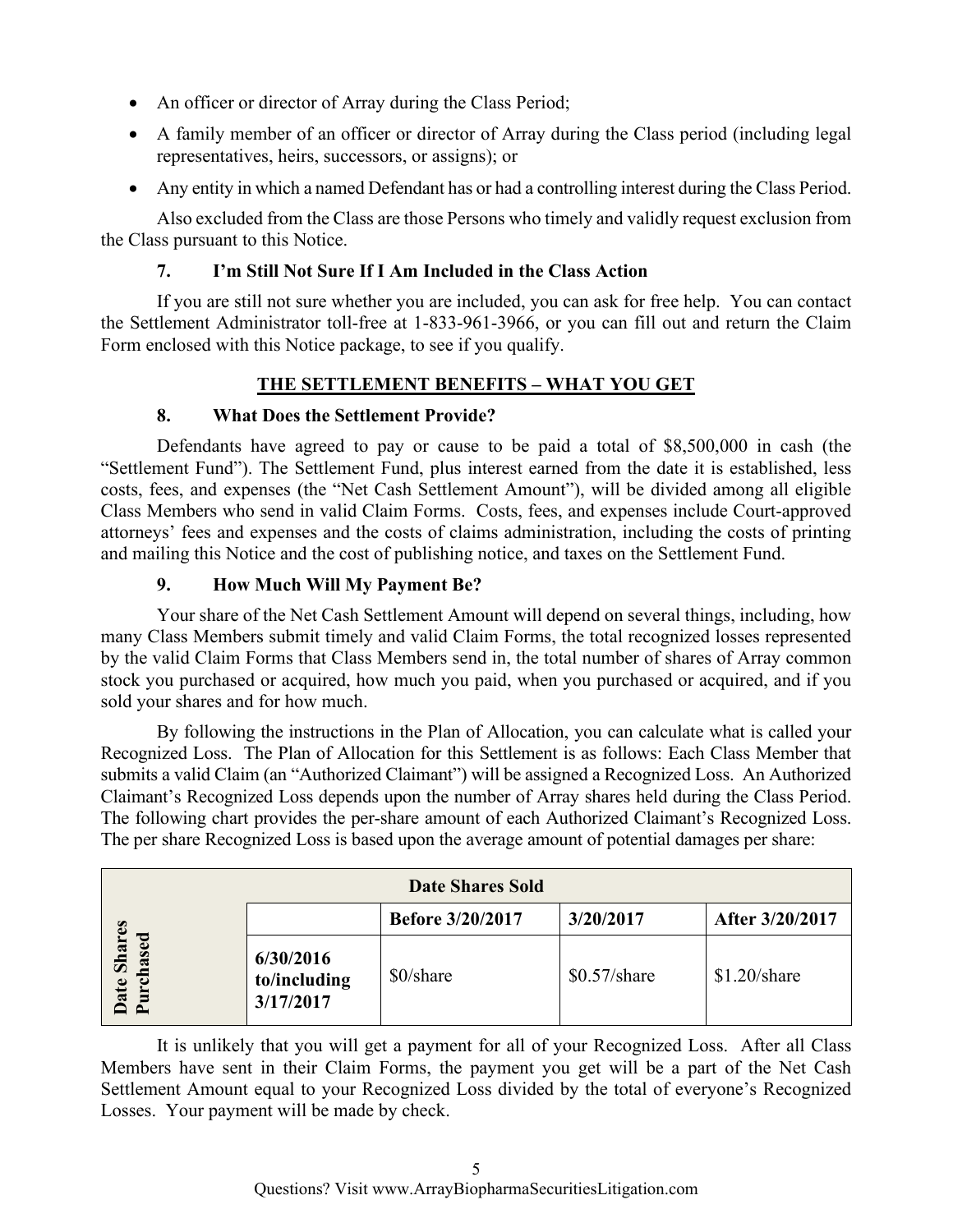The Plan of Allocation also includes the following provisions:

- 1) An Authorized Claimant will have a Recognized Loss only in connection with damaged shares (*i.e.*, shares held over the declines on March 20 and 21, 2017);
- 2) There shall be no Recognized Loss attributed to any Array securities other than Common Stock;
- 3) The date of a purchase or sale is the "trade" date and not the "settlement" date;
- 4) The last-in, first-out basis ("LIFO") will be applied to both purchases and sales, if necessary;
- 5) Exercise of option contracts or the conversion of preferred stock into Common Stock will be considered to be purchases or sales of Common Stock as of the date of the exercise or conversion;
- 6) No cash payment will be made on a claim where the potential distribution amount is less than \$10. Please be advised that if you did not incur a Recognized Loss as defined in the Plan of Allocation, you will not receive a cash distribution from the Settlement Fund, but you will be bound by all determinations and judgments of the Court in connection with the settlement, including being barred from asserting any of the Released Plaintiffs' Claims against the Releasees;
- 7) No person shall have any claim against Lead Counsel or the Settlement Administrator based on the distribution made substantially in accordance with the Stipulation and this Plan of Allocation, or further orders of the Court. In addition, Defendants and Defendants' Counsel have no responsibility for the Plan of Allocation, the administration of the settlement, or the distribution to Class Members, and no person shall have any claim against Defendants or Defendants' Counsel based on the Plan of Allocation, the administration of the settlement, or the distribution to the Class Members;
- 8) Class Members who do not submit valid Claim Forms will not share in the settlement proceeds. Class Members who do not either submit a request for exclusion or submit a valid Claim Form will nevertheless be bound by the settlement and the Order Approving Settlement and Final Judgment of the Court dismissing this Action; and
- 9) The intent of the Plan of Allocation is to compensate Class Members who sustained damages as a result of the alleged securities fraud violations in this Action. Lead Counsel and the Settlement Administrator may take reasonable actions in response to any Claim Form in order to ensure the appropriate application of the Plan of Allocation and distribution of the Net Cash Settlement Amount.

# **HOW YOU GET A PAYMENT – SUBMITTING A CLAIM FORM**

## **10. How Will I Get a Payment?**

To qualify for payment, you must be an eligible Class Member and you must send in a Claim Form. A Claim Form is enclosed with this Notice. Read the instructions carefully, fill out the form, include all the documents the form asks for, sign it, and mail it postmarked no later than August 17, 2021.

## **11. When Will I Get My Payment?**

 The Court will hold a hearing on October 29, 2021, to decide whether to approve the settlement. If Judge Mix approves the settlement, there may be appeals. It is always uncertain whether these appeals can be resolved favorably, and resolving them can take time, perhaps several years. If there are no appeals and depending on the number of claims submitted, the Settlement Administrator could distribute the Net Cash Settlement Amount as early as nine months after the fairness hearing. Everyone who sends in a Claim Form will be informed of the determination with respect to their claim. Please be patient.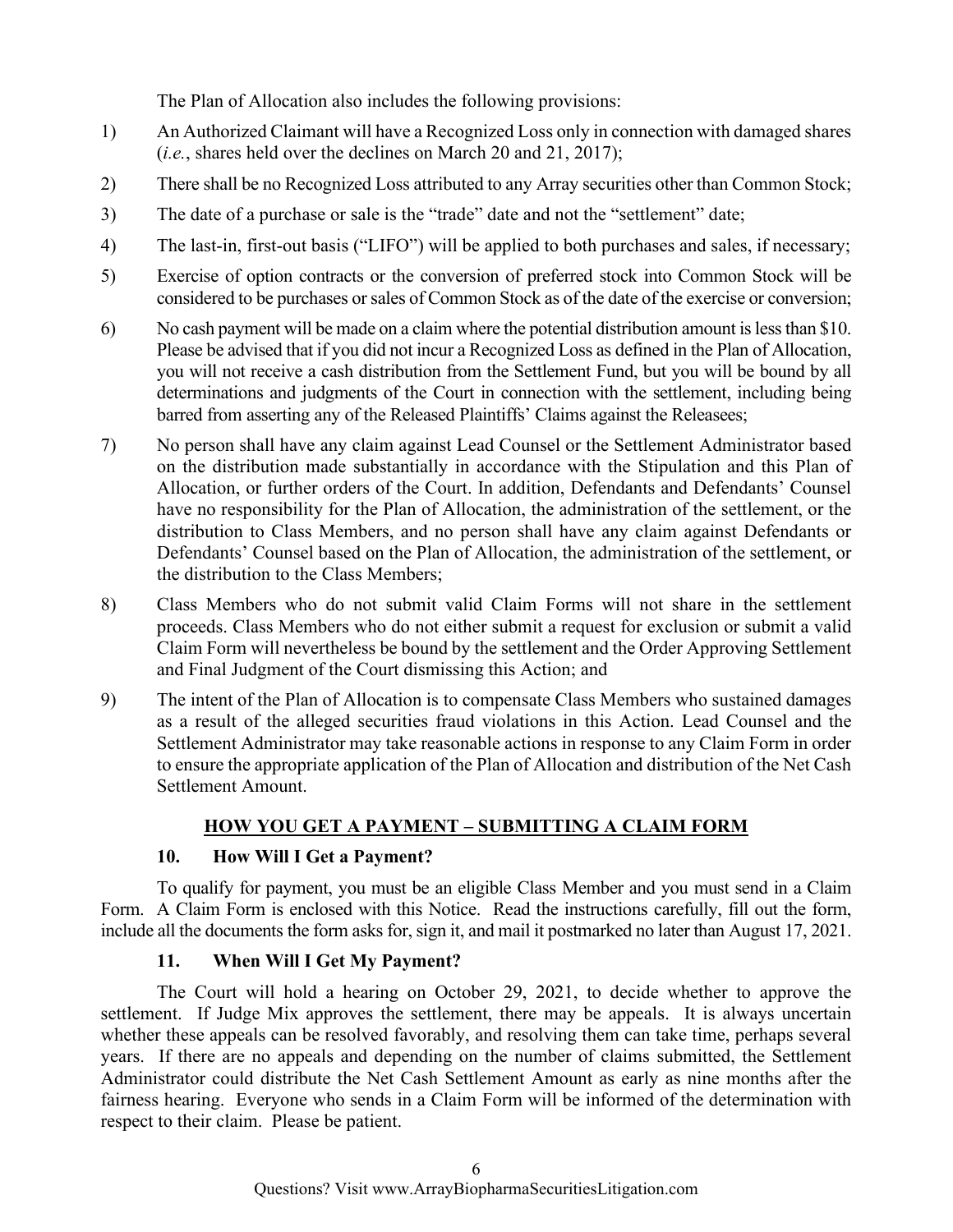## **12. What Am I Giving Up to Get a Payment or Stay in the Class?**

 Unless you exclude yourself, you are staying in the Class, and that means that you cannot sue, continue to sue, or be part of any other lawsuit against the Defendants about the same legal issues in this case. It also means that all of the Court's Order will apply to you and legally bind you and you will release your claims in this case against the Defendants. The terms of the release are included in the claim form that is enclosed.

## **EXCLUDING YOURSELF FROM THE SETTLEMENT**

 If you do not want a payment from this settlement, but you want to keep the right to sue or continue to sue any of the Defendants on your own about the same legal issues in this case, then you must take steps to get out of the Class. This is called excluding yourself or is sometimes referred to as opting out of the Class. Given the amount of time that has elapsed since the events underlying this Action occurred, it is strongly recommended that you speak with an attorney about your ability to pursue individual claims outside of this Action before choosing to exclude yourself or opting out of the settlement.

## **13. How Do I Get Out of the Settlement Class?**

 To exclude yourself from the Settlement Class, you must send a letter by mail stating that you want to be excluded from *Voulgaris et al. v. Array Biopharma Inc., et al.,* Case No. 1:17-cv-02789- KLM. You must include your name, address, telephone number, signature, and the number of shares of Array securities you purchased or acquired between June 30, 2016 and March 17, 2017, inclusive, the number of shares of Array securities you sold during this time period, if any, and the dates, quantities, and prices of such purchases and sales. You must mail your exclusion request postmarked no later than October 4, 2021 to:

> Array Biopharma Securities Litigation Settlement Administrator JND Legal Administration P.O. Box 91406 Seattle, WA 98111

 You cannot exclude yourself by phone or by e-mail. If you ask to be excluded, you are not eligible to get any settlement payment, and you cannot object to the settlement. You will not be legally bound by anything that happens in this lawsuit.

# **14. If I Do Not Exclude Myself, Can I Sue the Defendants for the Same Thing Later?**

 No. Unless you exclude yourself, you give up any right to sue the Defendants and the Releasees for the claims resolved by the settlement. If you have a pending lawsuit against any of the Defendants, speak to your lawyer in that case immediately. Remember the exclusion deadline is October 4, 2021.

# **15. If I Exclude Myself, Can I Get Money from This Settlement?**

No. If you exclude yourself, do not send in a Claim Form. Once you exclude yourself, you will receive no cash payment even if you also submit a Claim Form.

## **THE LAWYERS REPRESENTING YOU**

# **16. Do I Have a Lawyer in This Case?**

The Court appointed the law firm Levi & Korsinsky, LLP to represent you and other Class Members. These lawyers are called Lead Counsel. These lawyers will apply to the Court for payment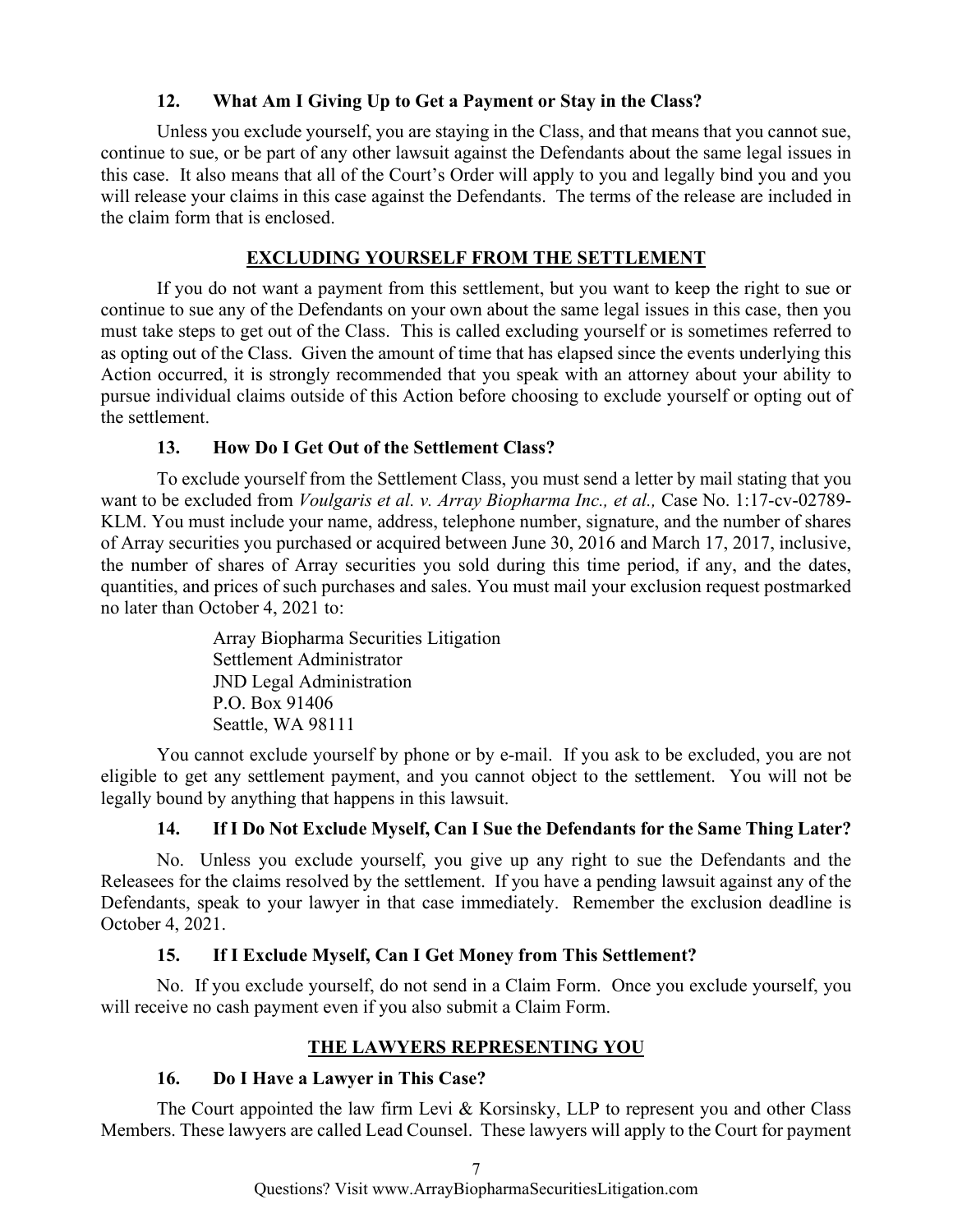from the Settlement Fund; you have not been and will not otherwise be charged for their work. If you want to be represented by your own lawyer, you may hire one at your own expense.

## **17. How Will the Lawyers Be Paid?**

 At the Final Approval Hearing, Plaintiffs' Counsel will ask the Court for an award of onethird of the Settlement Fund, or \$2,833,333.33. This amount is intended to compensate Plaintiffs' Counsel for the time they spent litigating this case on a contingency basis. Plaintiffs' Counsel will also ask the Court for an award reimbursing their out-of-pocket litigation expenses in this action, which were approximately \$140,000.00. If awarded, the cost would be less than \$0.09 per share. Such sums as may be approved by the Court will be paid from the Settlement Fund. Class Members are not personally liable for any such fees or expenses.

 To date, Plaintiffs' Counsel has not been paid for their services for conducting this litigation on behalf of the Plaintiffs and Class nor for their out-of-pocket expenses. The fees requested will compensate Plaintiffs' Counsel for their work in achieving the Settlement Fund and is within the range of fees awarded to class counsel under similar circumstances in other cases of this type.

## **OBJECTING TO THE SETTLEMENT**

 You can tell the Court that you do not agree with the settlement, the Plan of Allocation, or Plaintiffs' Counsel's request for an award of attorneys' fees and expenses.

## **18. How Do I Tell the Court that I Do Not Like the Settlement?**

 If you are a Class Member (and you have not excluded yourself), you can object to the settlement, the request for attorneys' fees and expenses, or the Plan of Allocation if you do not like any part of it. You can give reasons why you think the Court should not approve it. The Court will consider your views. To object, you must send a letter saying that you object to the settlement in *Voulgaris et al. v. Array Biopharma Inc. et al,* Case No. 1:17-cv-02789-KLM. Be sure to include your name, address, telephone number, signature, the Array securities purchased and sold between June 30, 2016 and March 17, 2017, inclusive, and the reasons you object to the settlement, the requested attorneys' fees and expenses, or the Plan of Allocation. Any objection to the settlement must be filed with the Court at the following address no later than October 4, 2021.

> Clerk of Court United States District Court District of Colorado Alfred A. Arraj US Courthouse 901 19<sup>th</sup> Street, Room A105 Denver, CO 80294

## **19. What's the Difference Between Objecting and Excluding?**

 Objecting is simply telling the Court that you do not like something about the proposed settlement. You can object *only if* you stay in the Class. Excluding yourself is telling the Court that you do not want to be part of the Class. If you exclude yourself, you have no basis to object because the case no longer affects you.

## **THE COURT'S FAIRNESS HEARING**

 The Court will hold a hearing to decide whether to approve the proposed settlement. You may attend and you may ask to speak, but you do not have to.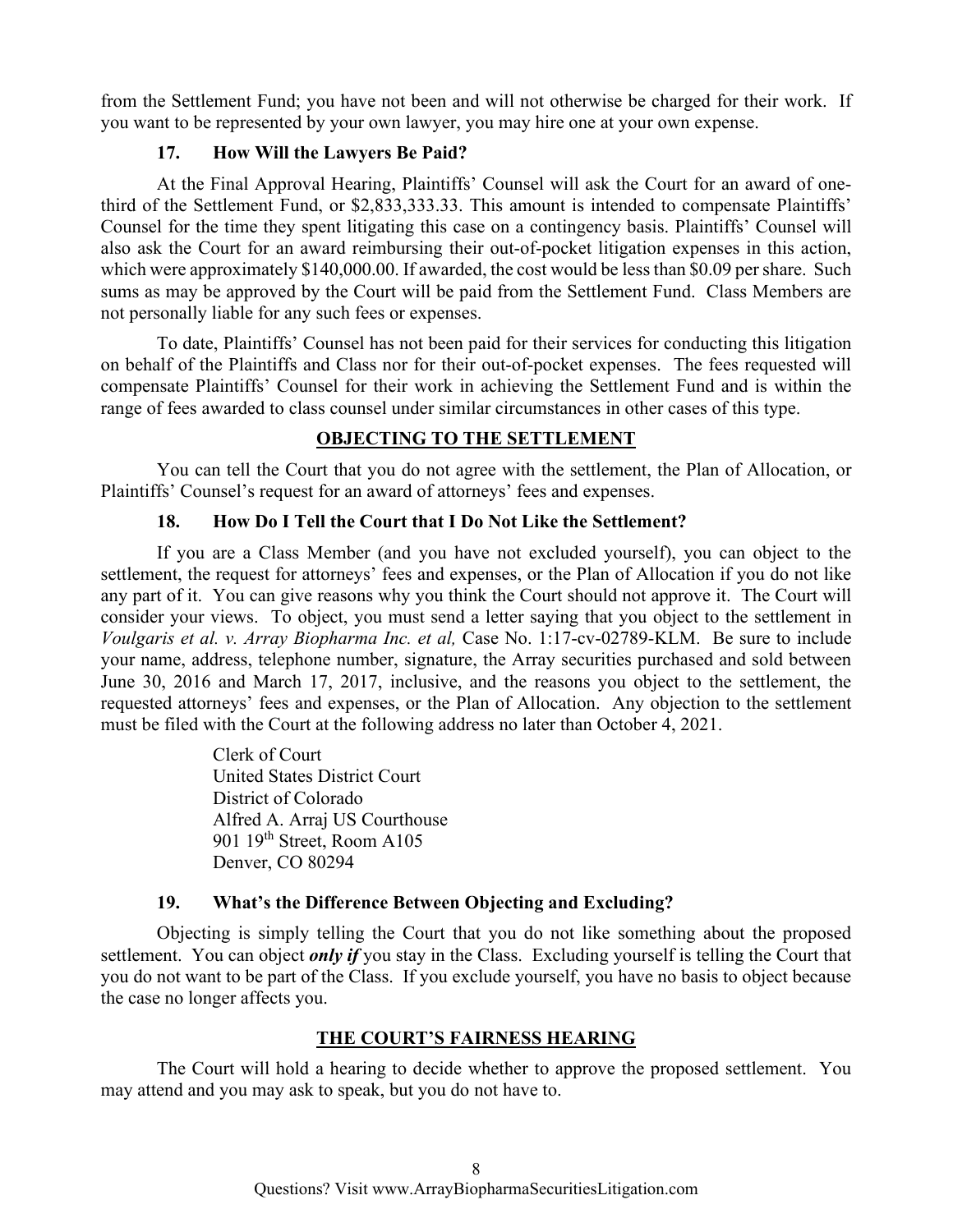#### **20. When and Where Will the Court Decide Whether to Approve the Settlement?**

The Court will hold a fairness hearing at 2:30 p.m., on October 29, 2021, at the United States District Court, District of Colorado, Courtroom A401, Alfred A. Arraj United States Courthouse, 901 19<sup>th</sup> St, Denver, CO 80294. At this hearing the Court will consider whether the settlement of the Action is fair, reasonable, and adequate. If there are objections, the Court will consider them. Judge Mix will listen to people who have asked to speak at the hearing. The Court will also consider whether to approve the payment of fees and expenses to Plaintiffs' Counsel and the Plan of Allocation. The Court may decide these issues at the hearing or take them under consideration. We do not know how long these decisions will take.

#### **21. Do I Have to Come to the Settlement Hearing?**

 No. Lead Counsel will answer any questions Judge Mix may have. But, you are welcome to come at your own expense. If you send an objection, you do not have to come to Court to talk about it. As long as you mailed your written objection on time, the Court will consider it. You may also pay your own lawyer to attend, but it is not necessary.

#### **22. May I Speak at the Settlement Hearing?**

 You may ask the Court for permission to speak at the Final Approval Hearing. To do so, you must send a letter saying that it is your intention to appear in *Voulgaris et al. v. Array Biopharma Inc. et al,* Case No. 1:17-cv-02789-KLM. Be sure to include your name, address, telephone number, signature, and the number of shares of Array securities purchased or acquired between June 30, 2016 and March 17, 2017, inclusive. Your notice of intention to appear must be filed no later than October 4, 2021, with the Clerk of the Court, at the address listed in Question 18. You cannot speak at the hearing if you exclude yourself from the Class.

## **IF YOU DO NOTHING**

## **23. What Happens if I Do Nothing at All?**

If you do nothing, you will get no money from this settlement. But, unless you exclude yourself, you will not be able to start a lawsuit, continue with a lawsuit, or be part of any other lawsuit against the Defendants or their Related Parties about the same legal issues in this case.

## **GETTING MORE INFORMATION**

## **24. Are There More Details About the Settlement?**

This Notice only contains a summary of the proposed settlement. More details are in the Settlement Agreement dated as of April 28, 2021. You can get a copy of the Settlement Agreement or more information about the Settlement by visiting:

www.ArrayBiopharmaSecuritiesLitigation.com.

You can also contact the Settlement Administrator:

 Array Biopharma Securities Litigation Settlement Administrator JND Legal Administration P.O. Box 91406 Seattle, WA 98111